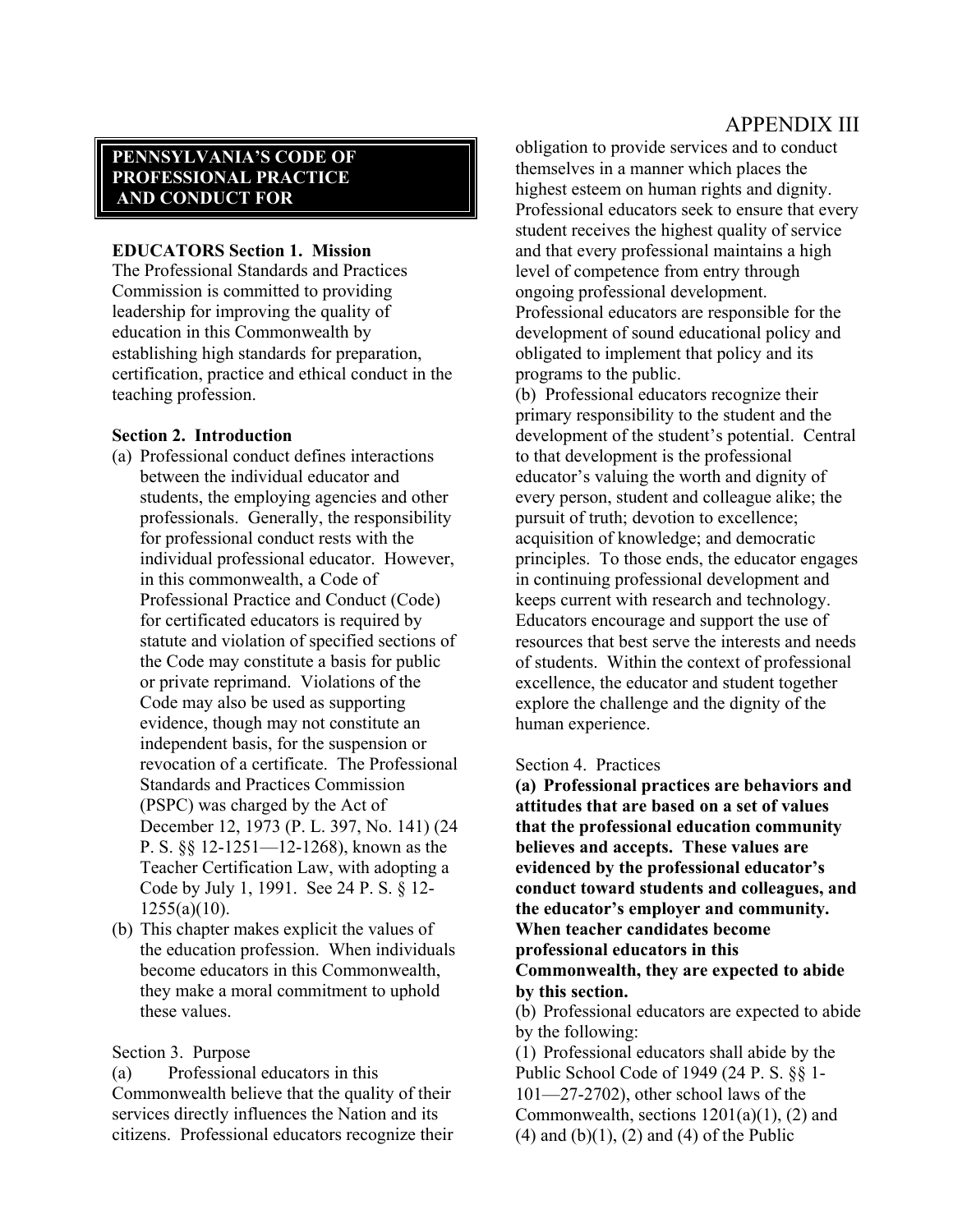# APPENDIX III

Employe Relations Act (43 P. S. §§  $1101.1201(a)(1)$ , (2) and (4) and (b)(1), (2) and (4)) and this chapter.

(2) Professional educators shall be prepared, and legally certified, in their areas of assignment. Educators may not be assigned or willingly accept assignments they are not certified to fulfill. Educators may be assigned to or accept assignments outside their certification area on a temporary, short-term, emergency basis. Examples: a teacher certified in English filling in a class period for a physical education teacher who has that day become ill; a substitute teacher certified in Elementary Education employed as a librarian for several days until the district can locate and employ a permanent substitute teacher certified in Library Science.

(3) Professional educators shall maintain high levels of competence throughout their careers. (4) Professional educators shall exhibit consistent and equitable treatment of students, fellow educators and parents. They shall respect the civil rights of all and not discriminate on the basis of race, national or ethnic origin, culture, religion, sex or sexual orientation, marital status, age, political beliefs, socioeconomic status, disabling condition or vocational interest. This list of bases or discrimination is not all-inclusive.

(5) Professional educators shall accept the value of diversity in educational practice. Diversity requires educators to have a range of methodologies and to request the necessary tools for effective teaching and learning. (6) Professional educators shall impart to their students principles of good citizenship and societal responsibility.

(7) Professional educators shall exhibit acceptable and professional language and communication skills. Their verbal and written communications with parents, students and staff shall reflect sensitivity to the fundamental human rights of dignity, privacy and respect. (8) Professional educators shall be openminded, knowledgeable and use appropriate judgment and communication skills when responding to an issue within the educational environment.

(9) Professional educators shall keep in confidence information obtained in confidence in the course of professional service unless required to be disclosed by law or by clear and compelling professional necessity as determined by the professional educator.

(10) Professional educators shall exert reasonable effort to protect the student from conditions which interfere with learning or are harmful to the student's health and safety.

### Section 5. Conduct

**Individual professional conduct reflects upon the practices, values, integrity and reputation of the profession. Violation of §§ 235.6— 235.11 may constitute an independent basis for private or public reprimand, and may be used as supporting evidence in cases of certification suspension and revocation.** 

#### Section 6. Legal Obligations

(a) The professional educator may not engage in conduct prohibited by the act of December 12, 1973 (P. L. 397, No. 141) (24 P. S. §§ 12- 1251—12-1268), known as the Teacher Certification Law.

(b) The professional educator may not engage in conduct prohibited by:

(1) The Public School Code of 1949 (24 P. S. §§ 1-101—27-2702) and other laws relating to the schools or the education of children.

(2) The applicable laws of the Commonwealth establishing ethics of public officials and public employes, including the Act of October 4, 1978 (P. L. 883, No. 170) (65 P. S. §§ 401—413), known as the Public Official and Employee Ethics Law.

(c) Violation of subsection (b) shall have been found to exist by an agency of proper jurisdiction to be considered an independent basis for discipline.

#### Section 7. Certification

The professional educator may not:

(1) Accept employment, when not properly certificated, in a position for which certification is required.

(2) Assist entry into or continuance in the education profession of an unqualified person.